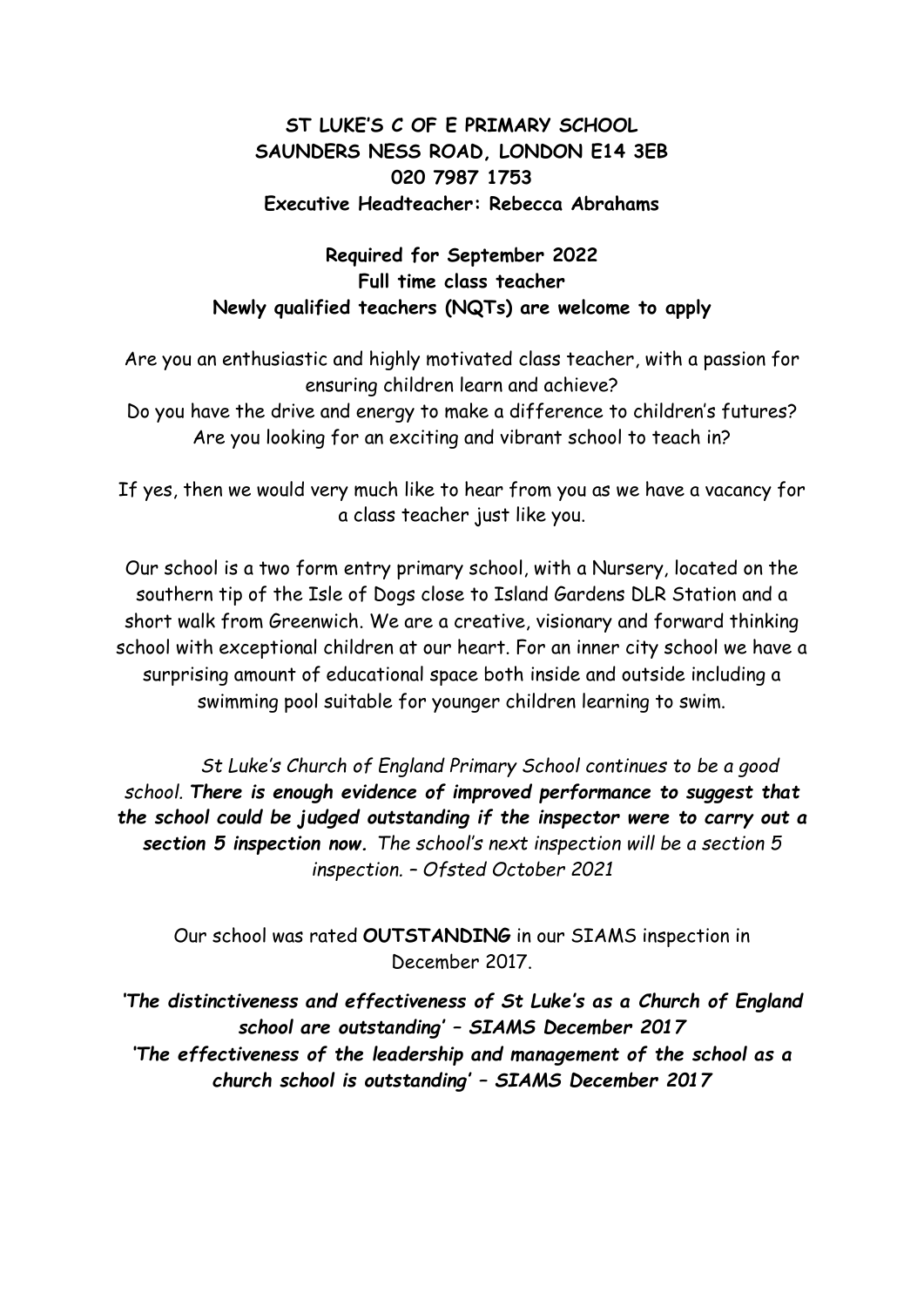## **The ideal candidate is a teacher who is:**

- Committed to attaining the best outcomes for all children
	- An inspirational leader and partner in learning
		- Dedicated to a child-centred approach
			- Bursting with innovative ideas
	- An inclusive practitioner who values diversity
		- A dedicated team player
	- Willing to engage in professional feedback from peers
- Supportive of the Christian values at the heart of our school

## **In return we offer the successful candidate:**

- Fantastic children
- A creative curriculum
- A dynamic & highly supportive staff
- Access to school leaders who excel at coaching & mentoring
	- A spacious environment with lots of outdoor space
	- A strong ethos of high expectations and challenge for all
- Excellent induction, individualised professional development and career enhancement opportunities
	- A supportive governing body
	- Excellent public transport links and onsite parking

We hope this is an exceptional opportunity that appeals to the right person. To enable you to have the best opportunity to demonstrate your strengths pre application, we ask that you visit the school.

If you are a prospective NQT our school will seek references from your class teacher mentor(s), placement school headteacher(s) and course tutor as part of the appointment process.

An application form is available from the school or from the school's website: **[admin@st-lukes.towerhamlets.sch.uk](mailto:admin@st-lukes.towerhamlets.sch.uk) [www.st-lukes.towerhamlets.sch.uk/](http://www.st-lukes.towerhamlets.sch.uk/)vacancies**

Visits can be arranged between 7.30am & 6pm. Ring or email the school, we'd love to hear from you. Tel. **[020 7987 1753](http://javascript:void(0)/)** or Email: **[admin@st-lukes.towerhamlets.sch.uk](mailto:admin@st-lukes.towerhamlets.sch.uk)**